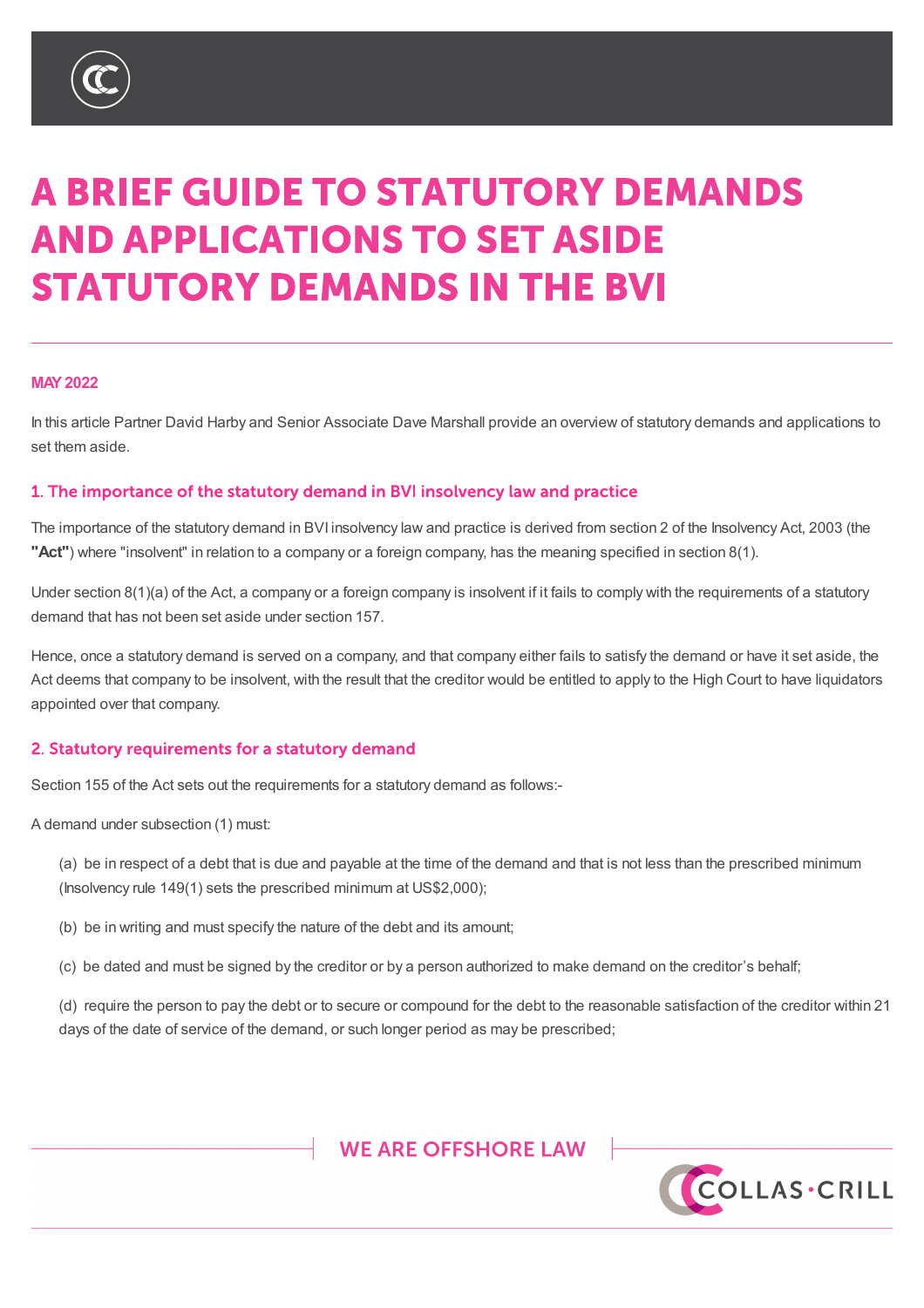

(e) state that if the demand is not complied with, an application may be made to the Court for the appointment of a liquidator or a bankruptcy trustee, as the case may be;

(f) set out the rights of the person to make an application to set the demand aside under section 156 of the Act; and

(g) comply with and be served in accordance with the Insolvency Rules (the statutory demand would ordinarily be served at the company's registered office).

(h) If the creditor making the demand under subsection (1) is a secured creditor in respect of the debt, the full amount of the debt must be specified in the demand, but

(i) the demand must specify the nature of the security interest, and the value which the creditor places on it at the date of the demand; and

(ii) the amount claimed must be the full amount of the debt less the amount specified as the value of the security interest; and

(iii) must equal or exceed the prescribed minimum.

A key point to note about a statutory demand is that its service or even subsequent winding up proceedings based on an unsatisfied statutory demand does not constitute enforcement proceedings. So that, for example, a creditor under a foreign arbitral award need not apply to the BVICourt for an order recognizing and granting permission to enforce the award before it can form the basis of a statutory demand. (See on this the Court of Appeal and Privy Council decisions in *Vendort Traders Inc v Evrostroy Grupp LLC* BVIHCVAP2012/0041; [2016] UKPC 15.

#### 3. Applications to set aside a statutory demand

Applications to set aside statutory demands are dealt with at sections 156 and 157 of the Act and Insolvency rule 152.

Under section 156 of the Act, where a person has been served with a statutory demand, he may apply to the Court to set it aside within 14 days of the date of service of the demand. Under section 156(3), the Court has no jurisdiction to extend the time for making or serving an application to set aside a statutory demand. A person applying to set aside a statutory demand must give the creditor seven days' notice of the hearing.

Under Insolvency rule 152, an application to set aside a statutory demand must be supported by an affidavit that specifies the date when the demand was served and the grounds on which the debtor claims that the demand should be set aside. In addition, a copy of the demand must be exhibited to the affidavit in support.

Section 157 of the Act sets out the grounds for setting aside a statutory demand which are as follows:-

The Court must be satisfied that

(a) there is a substantial dispute as to whether



%9,\_&D\PDQ\_\*XHUQVH\\_-HUVH\\_/RQGRQ



.<br>FH VRXJKW :KLOVW HYHU\FDUH KDV FHHO WDNHO LO SURGXFLOJ WKLV ORWH OHLWKHU WKH<br>FH VRXJKW :KLOVW HYHU\FDUH KDV FHHO WDNHO LO SURGXFLOJ WKLV ORWH OHLWKHU WKH EH VRXJKW :KLOVW HYHU\FDUH KDV EHHQ WDNHQ LQ SURGXFLQJ WKLV QRWH QHLWKHU WKH PDWWHUVVHWRXWLQLW\$OOFRS\ULJKWLQWKLVPDWHULDOEHORQJVWR&ROODV&ULOO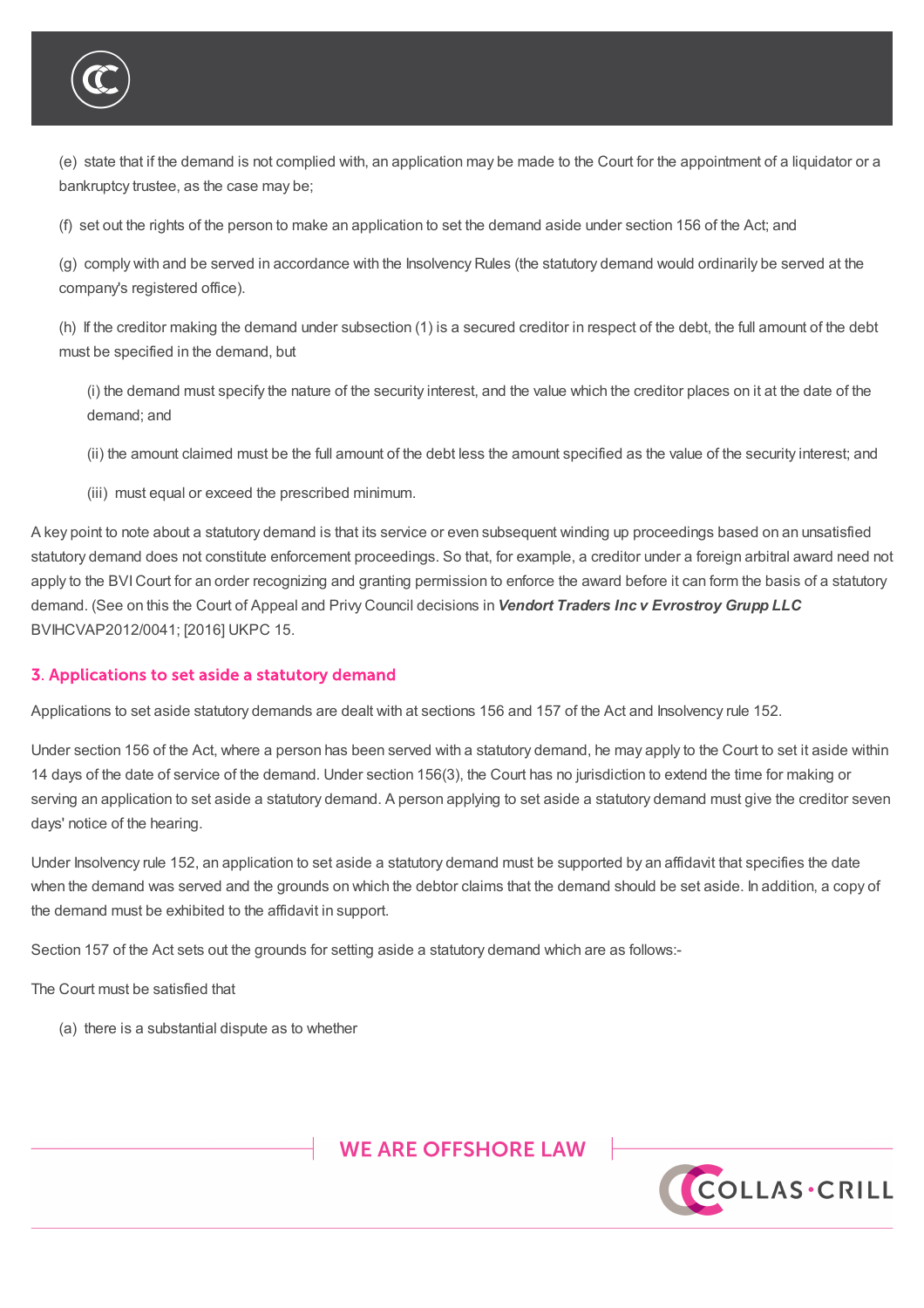

(i) the debt, or

(ii) a part of the debt sufficient to reduce the undisputed debt to less than the prescribed minimum, is owing or due;

(b) the person on whom the statutory demand was served has a reasonable prospect of establishing a set-off, counterclaim or cross claim in an amount equal to or greater than the amount specified in the demand less the prescribed minimum; or

(c) the creditor holds a security interest in respect of the debt claimed and the value of the security interest is equal to or greater than the amount specified in the demand, less the prescribed minimum.

While the basis for the Court's determination as to whether to set aside a statutory demand is set out at section 157 of the Act, the test that is applied in making this determination is known as the *Sparkasse Bregenz* test, based on the Eastern Caribbean Court of Appeal decision in *Sparkasse Bregenz Bank AG v In The Matter of Associated Capital Corporation* BVICivil Appeal No.10 of 2002.

The test is set out at paragraph 3 of the judgment as follows:

The Court will order a winding up for failure to pay a due and undisputed debt over the statutory limit, without other evidence of insolvency. If the debt is disputed, the reason given must be substantial and it is not enough for a thoroughly bad reason to be put forward honestly. But if the dispute is simply as to the amount of the debt and there is evidence of insolvency the company could be *wound up.*

To fall within the principle, the dispute must be genuine in both a subjective and objective sense. That means that the reason for not paying the debt must be honestly believed to exist and must be based on substantial or reasonable grounds. Substantial means having substance and not frivolous, which disputes the Court should ignore. There must be so much doubt and question about the liability to pay the debt that the Court sees that there is a question to be decided. The onus is on the company to bring forward a prima facie case which satisfies the Court that there is something which ought to be tried either before the Court itself or in an *action or by some other proceeding.*

A creditor who has served a statutory notice on the company is not entitled to a winding up order if the company bona fide disputes the debt and there is no evidence of the insolvency of the company. If the existence of the debt on which the winding up petition is founded is disputed on grounds showing a substantial defence requiring investigation, the petitioner would not have established that he was a creditor and thus would not be entitled to present the petition, accordingly the presentation of such a petition would be *an abuse of the process of the Court.*

The process of the Companies Court could not be used in cases where there were issues of disputed fact. Such questions must be resolved in actions. A debt disputed on genuine and substantial grounds could not support a winding up petition. Invoking the process of the Court in relation to a debt which was known to be disputed on genuine and substantial grounds was an abuse of the *process of the Court.*

Also helpful is the quote below from para. 1 of the Privy Council decision in *Vendort Traders:-*





%9,\_&D\PDQ\_\*XHUQVH\\_-HUVH\\_/RQGRQ

.<br>FH VRXJKW :KLOVW HYHU\FDUH KDV FHHO WDNHO LO SURGXFLOJ WKLV ORWH OHLWKHU WKH<br>FH VRXJKW :KLOVW HYHU\FDUH KDV FHHO WDNHO LO SURGXFLOJ WKLV ORWH OHLWKHU WKH EH VRXJKW :KLOVW HYHU\FDUH KDV EHHQ WDNHQ LQ SURGXFLQJ WKLV QRWH QHLWKHU WKH PDWWHUVVHWRXWLQLW\$OOFRS\ULJKWLQWKLVPDWHULDOEHORQJVWR&ROODV&ULOO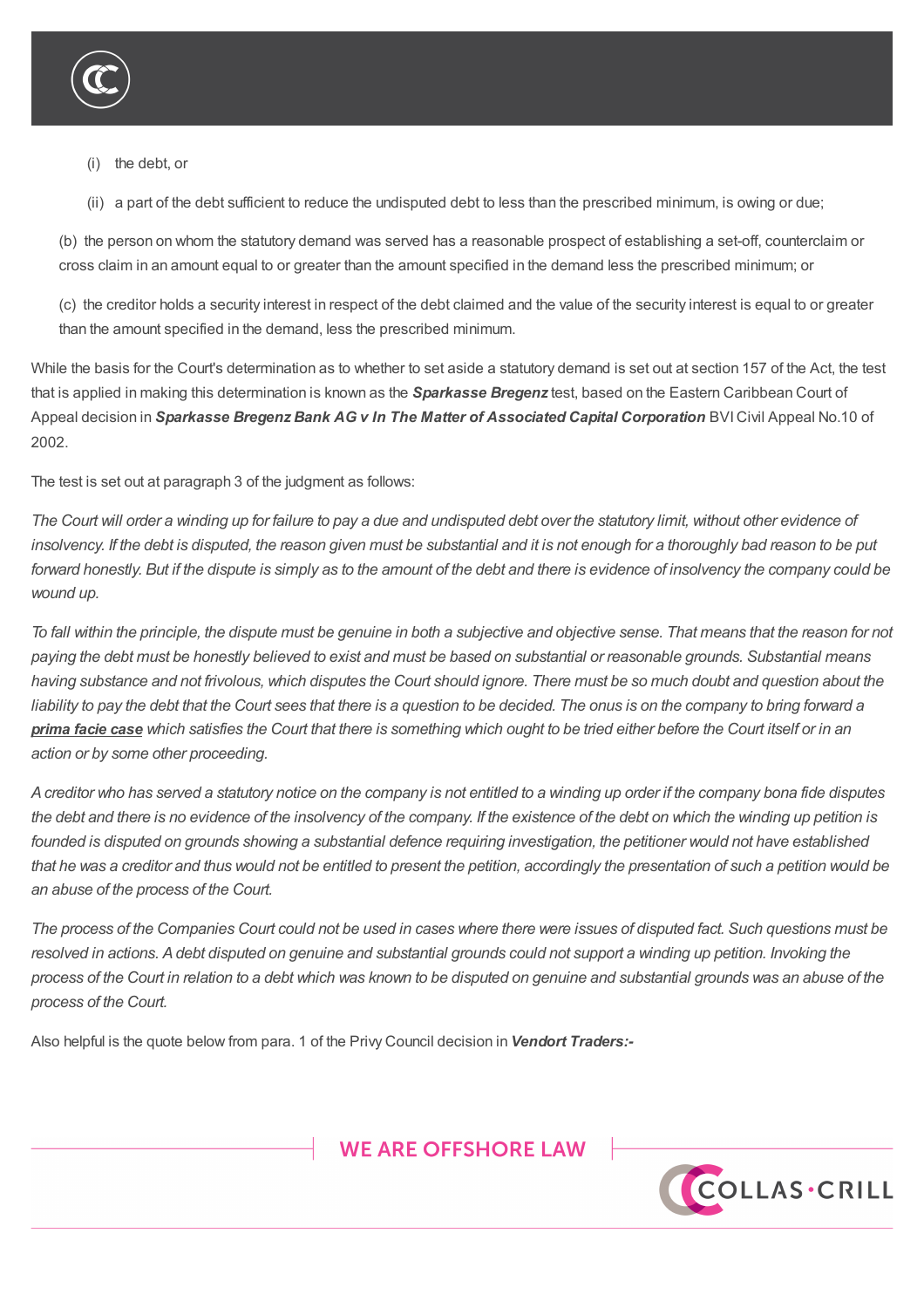

#### AAA U P IVI IVI D I U J J IVI

The grounds on which a statutory demand may be set aside by the court are identified in section 157 of the Act. One of them is that there is a "substantial dispute as to whether ... the debt ... is owing or due". The test for whether there is a "substantial dispute" is not in doubt. It is the same as the test for summary judgment, namely whether the debtor can raise a triable issue on the point.

Based on these decisions, it seems to us that the threshold required in order to successfully apply to set aside a statutory demand, or to avoid a winding-up order being made on the basis of an unsatisfied statutory demand is not a particularly high one. We would therefore suggest that this is a consideration that creditors ought to bear in mind when contemplating whether to issue a statutory demand.

We would also note that while *Sparkasse* was dealing with a dispute as to the existence of the underlying debt, it has been held that the *Sparkasse* formulation applies equally to a cross-claim (see the judgment of Jack J. in *Everbright Sun Hung Kai Company Limited v Walton Enterprises Limited* Claim No. BVIHC (COM) 2020/0022).

### 4. Other grounds for setting aside a statutory demand

Other grounds for setting aside a statutory demand are set out in section 157(2) of the Act which provides that:

The Court may set aside a statutory demand if it is satisfied that substantial injustice would otherwise be caused

(a) because of a defect in the demand, including a failure to comply with section 155(3); or

Also helpful is the quote below from para. 1 of the Privy Council decision in *Vendort Traders:-*

(b) for some other reason.

#### 5. Final useful points to note with statutory demands

A few final useful points may be made concerning statutory demands and hearings to set them aside, which may be found at section 157(3) to 157(6) of the Act:

- Where the Court is satisfied that the security interest of a secured creditor has been under-valued in the statutory demand, the Court may require the creditor to amend the demand accordingly, but without prejudice to his right to make an application for the appointment of a liquidator or for a bankruptcy order, as the case may be.
- If, on hearing an application to set aside a statutory demand, the Court is satisfied that there are no grounds for setting aside the statutory demand, it may extend the time for compliance with the statutory demand.
- If the Court dismisses an application to set aside a statutory demand, it must make an order authorizing the creditor to make an application for the appointment of a liquidator or for a bankruptcy order, as the case may be.
- Having considered the evidence before it on a hearing under this section, the Court may either summarily determine the application or adjourn it giving such directions as it considers fit.

If you have any question on this please contact David Harby, Partner and Head of BVI Dispute Resolution or Dave Marshall, Senior Associate.

# **WE ARE OFFSHORE LAW**



%9,\_&D\PDQ\_\*XHUQVH\\_-HUVH\\_/RQGRQ

TKLV QRWH LV DVXPPDU\RIWKH VXEMHFW DQG LV SURYLGHG IRU LQIRUPDWLRQ RQO\, WGR<br>FH VRXJKW :KLOVW HYHU\FDUH KDV EHHQ WDNHQ LQ SURGXFLQJ WKLV QRWH QHLWKHU WKH )<br>FDWWHUV VHW RXW LQLW \$00 FRS\ULJKW LQWKLV PDWHULDO EHORQJVWR &ROODV&ULOO SOO FRS\ULJKW LQ WKLV PDWHULDO EHORQJV WR &ROODV &ULOO